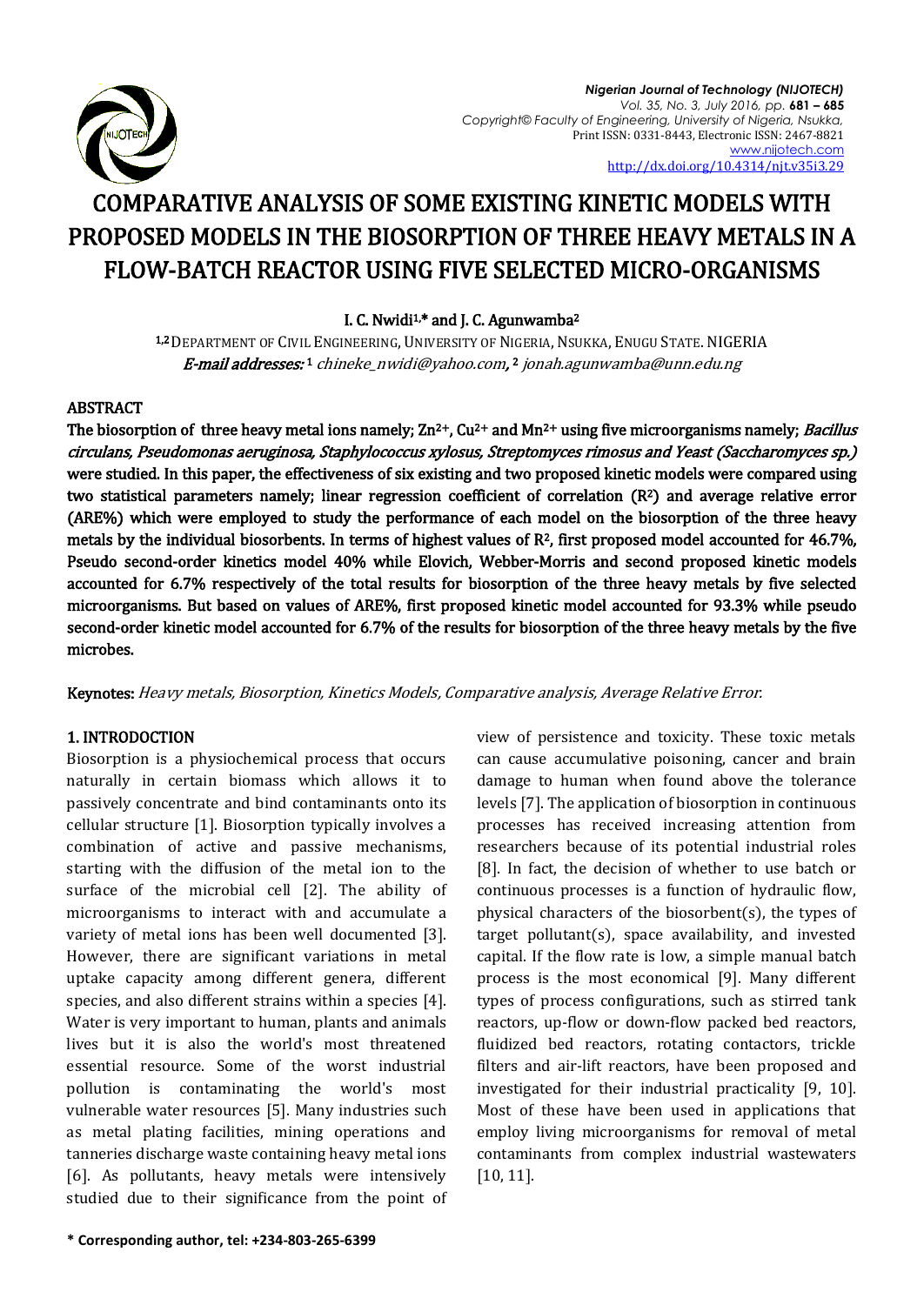In other to understand the mechanisms of biosorption, emphasis will be on the kinetics of bisorption studies which give detailed information on adsorbate uptake rates and on rate-controlling steps such as external mass transfer, intraparticle mass transfer, and biosorptive reaction(s) [12]. Several models have been derived in attempts to quantitatively describe kinetic behaviour during the adsorption process, but each model has its own limitations [13] as contained in Table 1.

The two proposed equations were born out of general rate kinetic equation which were calibrated and verified to give the following two equations:

First proposed kinetic model:

 $m=0.9:$   $\left(C_0^{-1-m} - C_t^{-1-m}\right) = (1-m)Kt$  $1^{-m} - C_t^{1-m}$  =  $(1 -$ 0 (1)

Second proposed kinetic model [20]:

$$
\alpha = 0.525; \; q_t = Kt^\alpha + C \tag{2}
$$

# 2. MATERIALS AND METHODS

In this study, the materials used are microorganisms comprising of gram positive, gram negative bacteria and algae which were grown on nutrient broth. The microbes were obtained from Department of Microbiology University of Nigeria, Nsukka while heavy metal solutions were prepared by dissolving metal copper nitrate, manganese sulphate and zinc chloride respectively  $(Cu(NO<sub>3</sub>)<sub>2</sub>·3H<sub>2</sub>O, MnSO<sub>4</sub>.4H<sub>2</sub>O)$ and  $ZnCl<sub>2</sub>$ ) in water to the required concentrations. The biosorbents that were used are: Staphylococcus xylosus, Bacillus circulans. Pseudomonas aeruginosa Streptomyces rimosus. Yeast (Saccharomyces sp.)

### 2.1 Biosorption Experiments

Wastewater reservoir was filled with a mixture of wastewater obtained from University of Nigeria waste stabilization pond and zinc chloride to obtain 50mg/l concentration of  $Zn^{2+}$  in the solution. 2.5g of biosorbents were introduced inside the five treatment units respectively. Each of the five treatment units had baffle to enhance mixing of the influent wastewater with the biosorbent. The hobs at the exit of the treatment units have sieves (in this case, whatman filter paper) to limit the quantity of biosorbents that leave the treatment units. The flows into the treatment units and out of the batch reactor/reservoir were controlled by flow controls. The experimental set up is as contained in Figure 1. During the 3-day period of operation, the reactors were monitored for 30 minutes, 2 hours, 24 hours, 48 hours and 72 hours respectively for metal ion concentration of the effluent solution and biosorption capacity (q).

The biosorption capacity or metal uptake was calculated using the following mass balance equation:

$$
q_t = \left(C_0 - C_t\right)\frac{V}{M} \tag{3}
$$

In (3)  $q_t$  is the biosorption capacity or metal uptake at time t (mg/g);  $C_0$  and  $C_t$  are the initial metal ion concentration and metal ion concentrations at time t in the solution (mg/l), respectively;  $V$  is the solution volume (l); and M is the mass of biosorbent (g).

| S/N            | Expression                                                         | <b>Equation form</b>                                                                       | Limitations                                                                                                                     |
|----------------|--------------------------------------------------------------------|--------------------------------------------------------------------------------------------|---------------------------------------------------------------------------------------------------------------------------------|
| $\mathbf{1}$   | First-order kinetic rate<br>equation $[14]$                        | $-\ln\left(\frac{C_t}{C_0}\right) = k_1 t$                                                 | Early applied second- order rate equation in<br>solid/liquid system                                                             |
|                | Second-order kinetic<br>rate equation [15]                         | $\frac{1}{C} = kt + \frac{1}{C_0}$                                                         | Early applied second-order rate equation in<br>solid/liquid system                                                              |
| 3              | Lagergren equation $[16]$<br>(Pseudo first-order<br>kinetic model) | $\log(q_e-q_t) = Log(q_e) - \frac{K_1 t}{2.303}$                                           | Based on adsorption capacity and is linear<br>within the first few minutes.                                                     |
| $\overline{4}$ | Ho equation $[15]$<br>(Pseudo second-order<br>Kinetic model)       | $\frac{t}{q_t} = \frac{1}{k_2 q_e^2} + \frac{1}{q_e}t$                                     | Based on adsorption capacity and so a<br>specific but different rate constant is<br>obtained for each change in system variable |
| 5              | Elovich kinetic model<br>$[17]$                                    | $q_t = \left(\frac{1}{\beta}\right) \ln(\alpha\beta) + \left(\frac{1}{\beta}\right) \ln t$ | Chemisorption                                                                                                                   |
| 6              | Webber-Morris kinetic<br>equation $[18]$                           | $q_t = kt^{\frac{1}{2}} + C$                                                               | Intraparticle-diffusion                                                                                                         |
|                | General rate kinetic<br>equation $[19]$                            | $-\frac{d\lambda_t}{dt} = k\lambda_t^{n}$                                                  | Non-fixed reaction order                                                                                                        |

Table 1: Existing kinetic models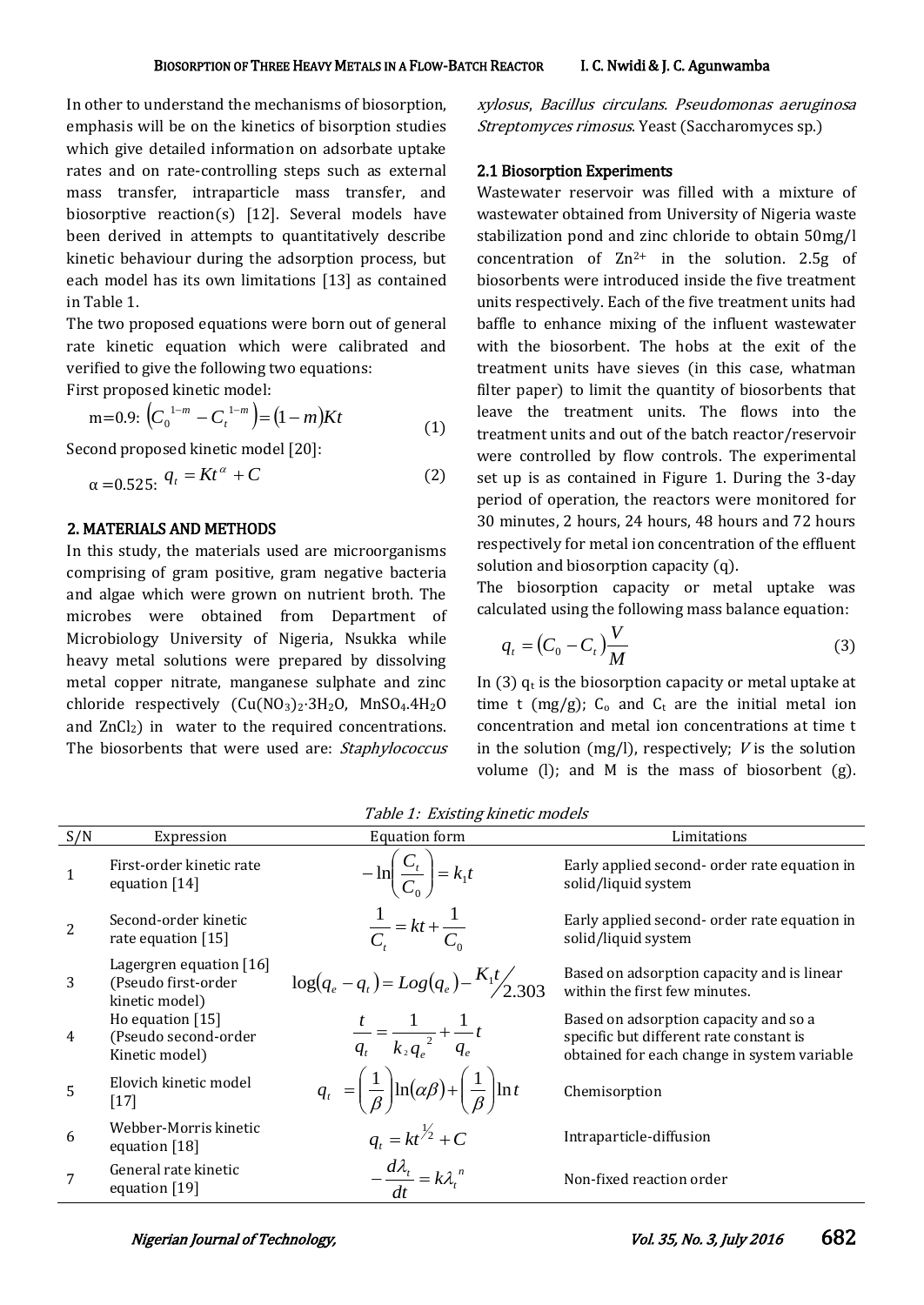

Figure 1: Section of the experimental set up

The pH of both reactors was kept constant with the aid of 0.1m HCl and 0.1m NaOH. Room temperature was maintained throughout the experiments. The metal concentration of both the influents and effluents were obtained using a HI83200 Multiparameter spectrophotometer. The same experiment was repeated for  $Cu^{2+}$  and  $Mn^{2+}$ .

# 3. RESULTS AND DISCUSSIONS

A comparative analysis was done on the six cited kinetic models in the literature as contained in Table 1 and the two proposed kinetics models to know which one of them could best accommodate different biosorption mechanisms.

Each of the cited kinetic models has one or more limitations with respect to the mechanisms of biosorption as contained in Table 1. In this comparative analysis, two parameters were employed in the comparative analysis of the six existing kinetic models and the two proposed models. The two parameters are linear regression coefficient of correlation  $R^2$  and average relative error (ARE%). The linear regression coefficient of correlations were calculated using the

following representative of x and y. (x represent time abscissa, y represent ordinate)

$$
R = \sqrt{\frac{(n\sum xy - \sum x\sum y)^2}{(n\sum x^2 - (\sum x)^2)(n\sum y^2 - (\sum y)^2)}} \tag{4}
$$

Similarly, average relative errors were calculated from the following equation:

$$
ARE = \frac{100}{N} \sum_{i=1}^{p} \left| \frac{X_{e,meas} - X_{e,calc.}}{X_{e,meas.}} \right|
$$
 (5)

In  $(5)$   $X_{e}$ , meas. is the measured variable,  $X_{e}$ , calc. is the calculated variable, N is the number of data points and  $\Sigma$ is summation [21].

From Tables 2, 3 and 4, each cell contains the values for linear regression coefficient of correlation, average linear error and biosorption rate constants measured per minute. From Table 2, judging by least values of average relative error, the first proposed kinetic equation describes best the kinetics for biosorption of  $\mathbb{Z}n^{2+}$  by Bacillus circulans, Pseudomonas aeruginosa, Streptomyces rimosus and Saccharomyces sp. While Pseudo second-order equation describes best the kinetics for biosorption of  $Zn^{2+}$  by *Staphylococcus* xylosus. This means that the whole mechanisms were accommodated fairly by both first proposed model and pseudo second-order model. But in terms of values of linear regression coefficient of correlation  $\mathbb{R}^2$ , first proposed kinetic equation best described the kinetics for the biosorption of  $Zn^{2+}$  by *Bacillus circulans and* Pseudomonas aeruginosa, pseudo second-order kinetics model best described the kinetics for biosorptiuon of Zn2+ by Staphylococcus xylosus and Streptomyces rimosus and second proposed equation best described the kinetics for biosorption of  $Zn^{2+}$  by *Saccharomyces* sp.(Yeast).

| Microbes $K.Eq$ .  | 1 <sup>st</sup> Order K.<br>Model $R^2$<br>ARE%<br><b>Biosorption</b><br>Constant (K) | 2nd Order K.<br>Model, $R^2$<br>ARE%<br>Biosorption<br>Constant (K) | Pseudo 1 <sup>st</sup> -<br>Order K.<br>Model $R^2$<br><b>ARE</b><br><b>Biosorption</b><br>Constant (K) | Pseudo 2 <sup>nd</sup> -<br>Order K.<br>Model.<br>$R^2/ARE$<br><b>Biosorption</b><br>Constant (K) | Elovich K.<br>Model<br>$R^2/ARE$<br>Elovich<br><b>B.</b> Constant<br>$(\beta)$ | Webber-<br>Morris K. E<br>Model<br>$R^2/ARE$<br>Biosorption<br>Constant (K) | <b>Ist Proposed</b><br>K. Model<br>$R^2/ARE$<br>Biosorption<br>Constant (K) | 2nd Kinetic<br>K. Model<br>$R^2/ARE$<br><b>Biosorption</b><br>Constant (K) |
|--------------------|---------------------------------------------------------------------------------------|---------------------------------------------------------------------|---------------------------------------------------------------------------------------------------------|---------------------------------------------------------------------------------------------------|--------------------------------------------------------------------------------|-----------------------------------------------------------------------------|-----------------------------------------------------------------------------|----------------------------------------------------------------------------|
|                    | 0.9982                                                                                | 0.9481                                                              | 0.9982                                                                                                  | 0.9482                                                                                            | 0.9169                                                                         | 0.9971                                                                      | 0.9990                                                                      | 0.9981                                                                     |
| Bacillus circulans | 44.06%                                                                                | 14.22%                                                              | 35.25%                                                                                                  | 54.86%                                                                                            | 21.33%                                                                         | 3.02%                                                                       | 1.72%                                                                       | 2.43%                                                                      |
|                    | 0.000332                                                                              | 0.000017                                                            | $-0.000332$                                                                                             | 0.000023                                                                                          | 0.0791                                                                         | 1.0859                                                                      | 0.000451                                                                    | 0.8725                                                                     |
| Pseudomonas        | 0.9966                                                                                | 0.9638                                                              | 0.9966                                                                                                  | 0.9529                                                                                            | 0.9128                                                                         | 0.9913                                                                      | 0.9967                                                                      | 0.9924                                                                     |
|                    | 49.80%                                                                                | 10.72%                                                              | 31.26%                                                                                                  | 64.80%                                                                                            | 14.78%                                                                         | 4.48%                                                                       | 2.38%                                                                       | 4.60%                                                                      |
| aeruginosa         | 0.000299                                                                              | 0.000015                                                            | $-0.000299$                                                                                             | 0.000030                                                                                          | 0.0886                                                                         | 0.9688                                                                      | 0.000406                                                                    | 0.7785                                                                     |
|                    | 0.6630                                                                                | 0.6933                                                              | 0.6630                                                                                                  | 0.9996                                                                                            | 0.8942                                                                         | 0.7091                                                                      | 0.6554                                                                      | 0.6997                                                                     |
| Staphylococcus     | 63.37%                                                                                | 83.60%                                                              | 118.76%                                                                                                 | 9.26%                                                                                             | 21.30%                                                                         | 37.85%                                                                      | 11.24%                                                                      | 38.56%                                                                     |
| xylosus            | 0.000548                                                                              | 0.0000073                                                           | $-0.000548$                                                                                             | 0.000130                                                                                          | 0.0687                                                                         | 1.0685                                                                      | 0.000688                                                                    | 0.8524                                                                     |
|                    | 0.9235                                                                                | 0.9945                                                              | 0.9235                                                                                                  | 0.9981                                                                                            | 0.9654                                                                         | 0.8466                                                                      | 0.9059                                                                      | 0.8397                                                                     |
| Streptomyces       | 54.32%                                                                                | 10.02%                                                              | 80.45%                                                                                                  | 10.44%                                                                                            | 16.46%                                                                         | 39.92%                                                                      | 5.60%                                                                       | 40.92%                                                                     |
| rimosus            | 0.000516                                                                              | 0.000051                                                            | $-0.000516$                                                                                             | 0.000052                                                                                          | 0.0659                                                                         | 1.1711                                                                      | 0.000663                                                                    | 0.9366                                                                     |
|                    | 0.9965                                                                                | 0.9376                                                              | 0.9965                                                                                                  | 0.9451                                                                                            | 0.9309                                                                         | 0.9988                                                                      | 0.9974                                                                      | 0.9992                                                                     |
| Saccharomyces sp.  | 35.49%                                                                                | 16.01%                                                              | 36.74%                                                                                                  | 28.52%                                                                                            | 35.42%                                                                         | 3.54%                                                                       | 0.88%                                                                       | 4.41%                                                                      |
| (Yeast)            | 0.000348                                                                              | 0.000017                                                            | $-0.000348$                                                                                             | 0.000015                                                                                          | 0.0707                                                                         | 1.2069                                                                      | 0.000476                                                                    | 0.9694                                                                     |

Table 2: Summary of kinetic equations for biosorption of Zinc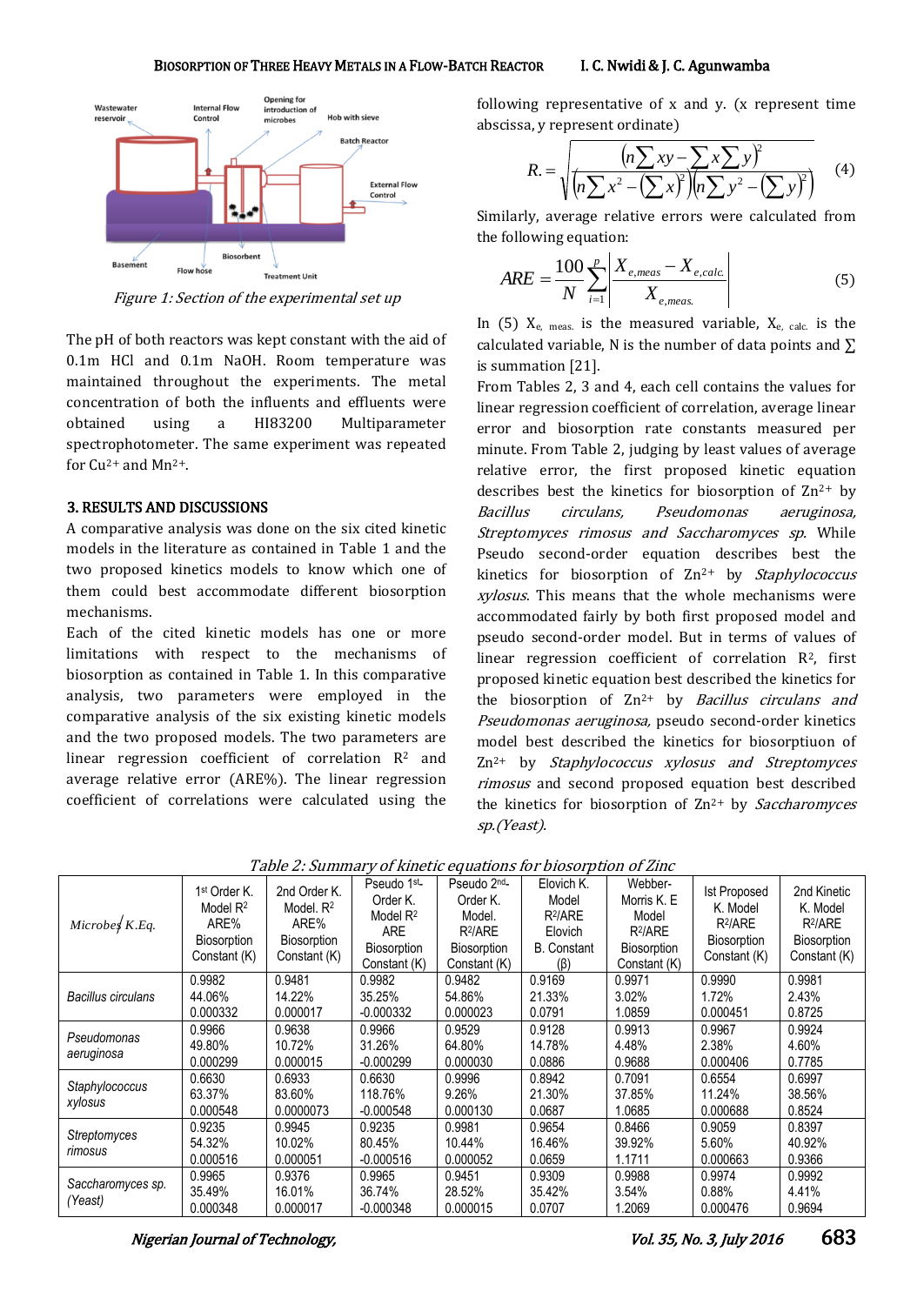| Microbes $K.Eq$ .            | 1 <sup>st</sup> Order K.<br>Model<br>$R^2/ARE$<br><b>Biosorption</b><br>Constant (K) | 2nd Order K.<br>Equati.<br>$R^2/ARE$<br><b>Biosorption</b><br>Constant (K) | Pseudo 1 <sup>st</sup> -<br>Order K.<br>Model<br>R <sup>2</sup> /ARE<br><b>Biosorption</b><br>Constant (K) | Pseudo 2 <sup>nd</sup> -<br>Order K.<br>Model<br>$R^2/ARE$<br>Biosorption<br>Constant (K) | Elovich K.<br>Model<br>$R^2/ARE$<br>Elovich B.<br>Constant $(\beta)$ | Webber-<br>Morris K.<br>Model<br>$R^2/ARE$<br>Biosorption<br>Constant (K) | <b>Ist Proposed</b><br>K. Model<br>$R^2/ARE$<br><b>Biosorption</b><br>Constant (K) | 2nd Kinetic<br>K. Model<br>$R^2/ARE$<br><b>Biosorption</b><br>Constant (K) |
|------------------------------|--------------------------------------------------------------------------------------|----------------------------------------------------------------------------|------------------------------------------------------------------------------------------------------------|-------------------------------------------------------------------------------------------|----------------------------------------------------------------------|---------------------------------------------------------------------------|------------------------------------------------------------------------------------|----------------------------------------------------------------------------|
|                              | 0.9674                                                                               | 0.9334                                                                     | 0.9674                                                                                                     | 0.9988                                                                                    | 0.9798                                                               | 0.8660                                                                    | 0.9502                                                                             | 0.8589                                                                     |
| Bacillus circulans           | 47.62%                                                                               | 68.03%                                                                     | 811.98%                                                                                                    | 8.72%                                                                                     | 13.94%                                                               | 39.32%                                                                    | 5.56%                                                                              | 40.40%                                                                     |
|                              | 0.000748                                                                             | 0.000035                                                                   | $-0.000748$                                                                                                | 0.000118                                                                                  | 0.1508                                                               | 0.5138                                                                    | 0.000840                                                                           | 0.4109                                                                     |
| Pseudomonas                  | 0.8630                                                                               | 0.9636                                                                     | 0.8630                                                                                                     | 0.9981                                                                                    | 0.9713                                                               | 0.8481                                                                    | 0.8486                                                                             | 0.8407                                                                     |
|                              | 55.45%                                                                               | 15.14%                                                                     | 82.27%                                                                                                     | 15.04%                                                                                    | 22.35%                                                               | 57.45%                                                                    | 4.88%                                                                              | 58.95%                                                                     |
| aeruginosa                   | 0.000411                                                                             | 0.000071                                                                   | $-0.000411$                                                                                                | 0.000109                                                                                  | 0.1637                                                               | 0.4705                                                                    | 0.000497                                                                           | 0.3762                                                                     |
|                              | 0.9490                                                                               | 0.9916                                                                     | 0.9490                                                                                                     | 0.9941                                                                                    | 0.9945                                                               | 0.9421                                                                    | 0.9397                                                                             | 0.9372                                                                     |
| Staphylococcus               | 52.09%                                                                               | 7.39%                                                                      | 81.31%                                                                                                     | 16.07%                                                                                    | 3.94%                                                                | 23.60%                                                                    | 3.74%                                                                              | 24.54%                                                                     |
| xylosus                      | 0.000426                                                                             | 0.000073                                                                   | $-0.000426$                                                                                                | 0.000103                                                                                  | 0.1702                                                               | 0.4713                                                                    | 0.000514                                                                           | 0.3775                                                                     |
|                              | 0.9982                                                                               | 0.8565                                                                     | 0.9982                                                                                                     | 0.9968                                                                                    | 0.9514                                                               | 0.9918                                                                    | 0.9998                                                                             | 0.9902                                                                     |
| Streptomyces<br>rimosus      | 5.35%                                                                                | 85.68%                                                                     | 203.65%                                                                                                    | 3.21%                                                                                     | 125.3%                                                               | 9.45%                                                                     | 0.14%                                                                              | 14.57%                                                                     |
|                              | 0.000667                                                                             | 0.000182                                                                   | $-0.000667$                                                                                                | 0.000090                                                                                  | 0.1301                                                               | 0.6468                                                                    | 0.000786                                                                           | 0.5190                                                                     |
|                              | 0.8485                                                                               | 0.9451                                                                     | 0.8485                                                                                                     | 0.9993                                                                                    | 0.9907                                                               | 0.8843                                                                    | 0.8372                                                                             | 0.8770                                                                     |
| Saccharomyces<br>sp. (Yeast) | 55.24%                                                                               | 15.85%                                                                     | 66.36%                                                                                                     | 8.47%                                                                                     | 10.78%                                                               | 45.5%                                                                     | 4.14%                                                                              | 47.00%                                                                     |
|                              | 0.000369                                                                             | 0.000054                                                                   | $-0.000369$                                                                                                | 0.000109                                                                                  | 0.1641                                                               | 0.4745                                                                    | 0.000452                                                                           | 0.3795                                                                     |

Table 3: Summary of kinetic equations for biosorption of Copper

Table 4: Summary of kinetic equations for biosorption of Manganese

| $Microbe$ K.Eq.    | 1 <sup>st</sup> Order K.<br>Model.<br>$R^2/ARE$<br>Biosorption<br>Constant (K) | 2nd Order K.<br>Model.<br>$R^2/ARE$<br><b>Biosorption</b><br>Constant (K) | Pseudo 1 <sup>st</sup><br>Order K.<br>Model<br>$R^2/ARE$<br><b>Biosorption</b><br>Constant (K) | Pseudo 2 <sup>nd</sup> -<br>Order K.<br>Model<br>$R^2/ARE$<br>Biosorption<br>Constant (K) | Elovich K.<br>Model<br>$R^2/ARE$<br>Elovich B.<br>Constant $(\beta)$ | Webber-<br>Morris K.<br>Model<br>$R^2/ARE$<br>Biosorption<br>Constant (K) | <b>Ist Proposed</b><br>K. Model.<br>$R^2/ARE$<br><b>Biosorption</b><br>Constant (K) | 2nd Kinetic<br>K. Model<br>$R^2/ARE$<br><b>Biosorption</b><br>Constant (K) |
|--------------------|--------------------------------------------------------------------------------|---------------------------------------------------------------------------|------------------------------------------------------------------------------------------------|-------------------------------------------------------------------------------------------|----------------------------------------------------------------------|---------------------------------------------------------------------------|-------------------------------------------------------------------------------------|----------------------------------------------------------------------------|
|                    | 0.9982                                                                         | 0.9040                                                                    | 0.9982                                                                                         | 0.9670                                                                                    | 0.9514                                                               | 0.9974                                                                    | 0.9990                                                                              | 0.9965                                                                     |
| Bacillus circulans | 33.20%                                                                         | 38.59%                                                                    | 65.21%                                                                                         | 25.11%                                                                                    | 29.09%                                                               | 5.88%                                                                     | 1.14%                                                                               | 7.32%                                                                      |
|                    | 0.000506                                                                       | 0.000038                                                                  | $-0.000506$                                                                                    | 0.000016                                                                                  | 0.0615                                                               | 1.3710                                                                    | 0.000668                                                                            | 0.8725                                                                     |
|                    | 0.9974                                                                         | 0.9036                                                                    | 0.9974                                                                                         | 0.9589                                                                                    | 0.9395                                                               | 0.9992                                                                    | 0.9991                                                                              | 0.9989                                                                     |
| Pseudomonas        | 29.47%                                                                         | 33.40%                                                                    | 56.73%                                                                                         | 22.57%                                                                                    | 41.60%                                                               | 2.06%                                                                     | $0.74\%$                                                                            | 3.39%                                                                      |
| aeruginosa         | 0.000335                                                                       | 0.000031                                                                  | $-0.000812$                                                                                    | 0.000012                                                                                  | 0.0619                                                               | 1.3727                                                                    | 0.000625                                                                            | 1.1010                                                                     |
|                    | 0.9933                                                                         | 0.9269                                                                    | 0.9933                                                                                         | 0.9235                                                                                    | 0.8945                                                               | 0.9907                                                                    | 0.9959                                                                              | 0.9926                                                                     |
| Staphylococcus     | 39.84%                                                                         | 17.65%                                                                    | 35.31%                                                                                         | 58.00%                                                                                    | 25.61%                                                               | 6.15%                                                                     | 1.30%                                                                               | 5.44%                                                                      |
| xylosus            | 0.000335                                                                       | 0.000017                                                                  | $-0.000335$                                                                                    | 0.000019                                                                                  | 0.0784                                                               | 1.1061                                                                    | 0.000460                                                                            | 1.1022                                                                     |
| Streptomyces       | 0.9909                                                                         | 0.9930                                                                    | 0.9909                                                                                         | 0.8495                                                                                    | 0.8694                                                               | 0.9797                                                                    | 0.9933                                                                              | 0.9823                                                                     |
|                    | 26.41%                                                                         | 18.74%                                                                    | 35.27%                                                                                         | 19.02%                                                                                    | 108.9%                                                               | 32.35%                                                                    | 0.34%                                                                               | 29.20%                                                                     |
| rimosus            | 0.000344                                                                       | 0.000016                                                                  | $-0.000344$                                                                                    | 0.000005                                                                                  | 0.0699                                                               | 1.2512                                                                    | 0.000473                                                                            | 1.0061                                                                     |
|                    | 0.9984                                                                         | 0.9326                                                                    | 0.9984                                                                                         | 0.9482                                                                                    | 0.9312                                                               | 0.9984                                                                    | 0.9991                                                                              | 0.9986                                                                     |
| Saccharomyces      | 32.34%                                                                         | 22.05%                                                                    | 45.29%                                                                                         | 26.13%                                                                                    | 39.68%                                                               | 2.82%                                                                     | 0.80%                                                                               | 4.05%                                                                      |
| sp. (Yeast)        | 0.000404                                                                       | 0.000023                                                                  | $-0.000404$                                                                                    | 0.000013                                                                                  | 0.0659                                                               | l.2955                                                                    | 0.000546                                                                            | 1.0410                                                                     |

From table 3, judging the kinetics of biosorption using least value of ARE%, the first proposed kinetic model best described the kinetics for biosorption of copper by all the five microbes. In terms of highest value of R2, pseudo second-order kinetic equation described best the kinetics for bisorption of  $Cu^{2+}$  by *Bacillus* circulans, Pseudomonas aeruginosa and Saccharomyces sp., Elovich kinetic model described best the kinetics for the biosorption of  $Cu^{2+}$  by Staphylococcus xylosus and finally, First proposed kinetic model described best the kinetic mechanisms for the biosorption of Cu<sup>2+</sup> by *Streptomyces rimosus*. From table 4, considering both least values of ARE% and R2, the first proposed kinetic model described

best the kinetics for the biosorption of manganese ion by all the biosorbents except for the biosorption of manganese by *Pseudomonas aeruginosa* where Webber-Morris model performed better in terms of R<sup>2</sup>. The above results show that biosorption mechanisms are complex one. For instance, Elovich kinetic model produced the highest value of coefficient of correlation  $R^2$  for biosorption of copper by Staphylococcus xylosus showing that the rate controlling step is purely chemisorption.

Also, from the comparative study of the eight kinetic models presented above, based on values of linear regression coefficient of correlation  $(R<sup>2</sup>)$ , the first proposed model accounted for 46.7%, pseudo secondorder kinetic model accounted for 40% while Elovich, Webber Morris and second proposed kinetic models each accounted for 6.7% respectively of the entire results for biosorption of the three heavy metals by